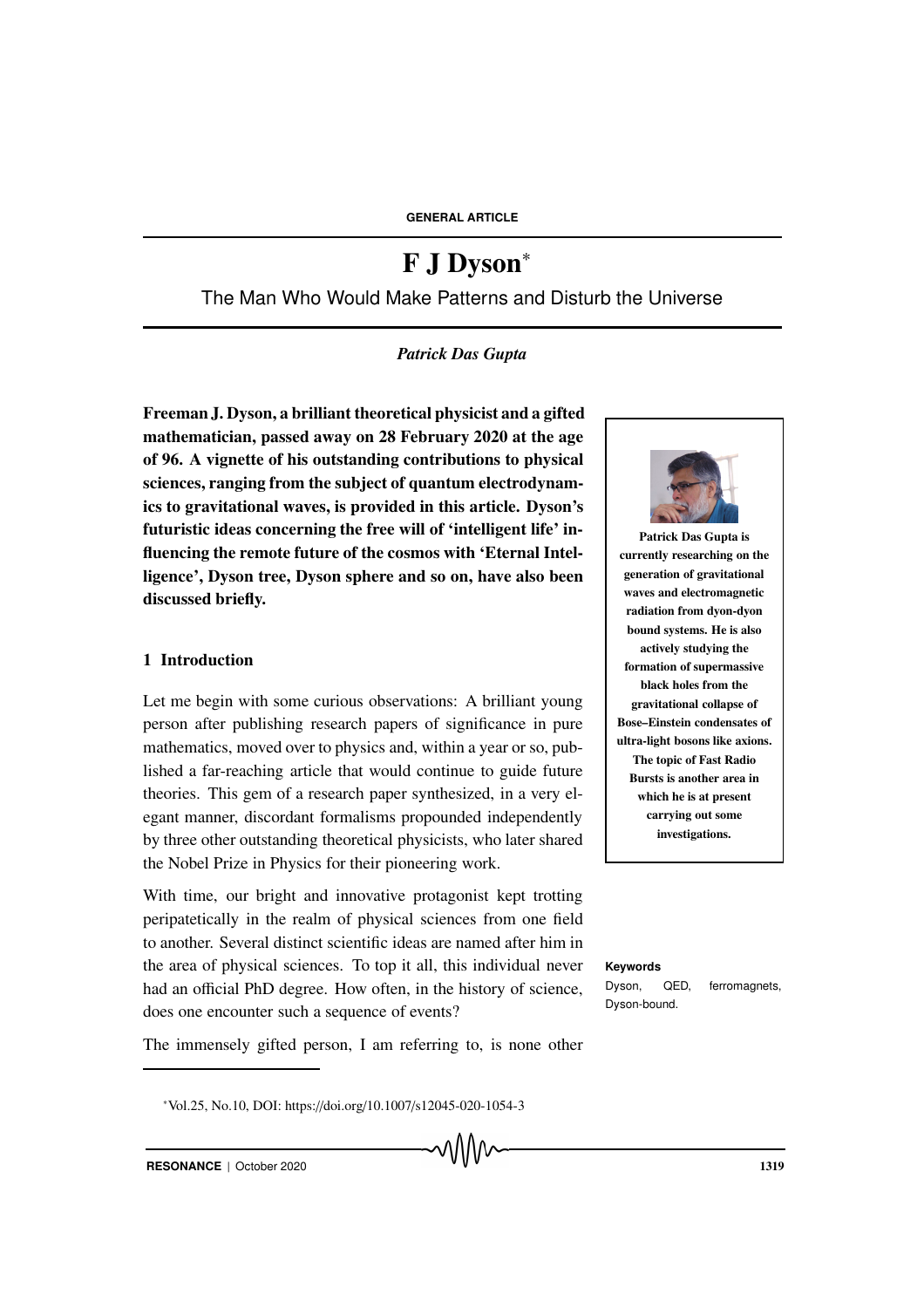than Freeman John Dyson, who sadly left this world on 28 February 2020. Freeman Dyson was born in England to Mildred Lucy Atkey and George Dyson on 15 December 1923. It is generally acknowledged that Dyson's father, Sir George, had been a very talented composer as well as a teacher-musician.

Freeman Dyson excelled in his school studies and at the age of twelve, he moved to Winchester College after winning the first position in a scholarship test in 1936. While he was vigorously pursuing mathematics, concentrating on his favourite subject, number theory, Dyson had already studied Eddington's *The Mathematical Theory of Relativity* by 1939.

In 1941, Dyson was offered a scholarship to study in the Trinity College, Cambridge, where he was taught by famous mathematicians like the legendary G H Hardy. In Cambridge, he also studied physics under one of the greatest theoretical physicists, P A M. Dirac. After World War II, his mentors at Cambridge advised him to take up physics. In particular, the renowned fluid dynamics expert, Sir Geoffrey Ingram Taylor, penned a letter of reference to Hans Bethe, a brilliant theoretical physicist and later a Nobel Laureate, of Cornell University, USA, containing the following lines: "You'll have received an application from Mr. Freeman Dyson to come to work with you as a graduate student. I hope that you will accept him. Although he is only 23 he is in my view the best mathematician in England."

Dyson joined Hans Bethe in 1947, and thus began his adventures in physics. Bethe, during that time, inspired by H Kramer's idea of 'renormalization' that the measured energy of a charged particle is a sum of its bare energy and the self-energy acquired by its interactions with the electromagnetic field generated by itself, had published a non-relativistic calculation to explain tiny shifts of the energy levels of a hydrogen atom that was seen in the Lamb-Retherford experiment but was not predicted by Dirac's relativistic electron-positron theory [1–3].

Dyson lost no time in using his mathematical talents to perform a relativistic calculation (while ignoring the intrinsic spin of elec-

"You'll have received an application from Mr. Freeman Dyson to come to work with you as a graduate student. I hope that you will accept him. Although he is only 23 he is in my view the best mathematician in England." – Geoffrey Ingram

Taylor to Hans Bethe.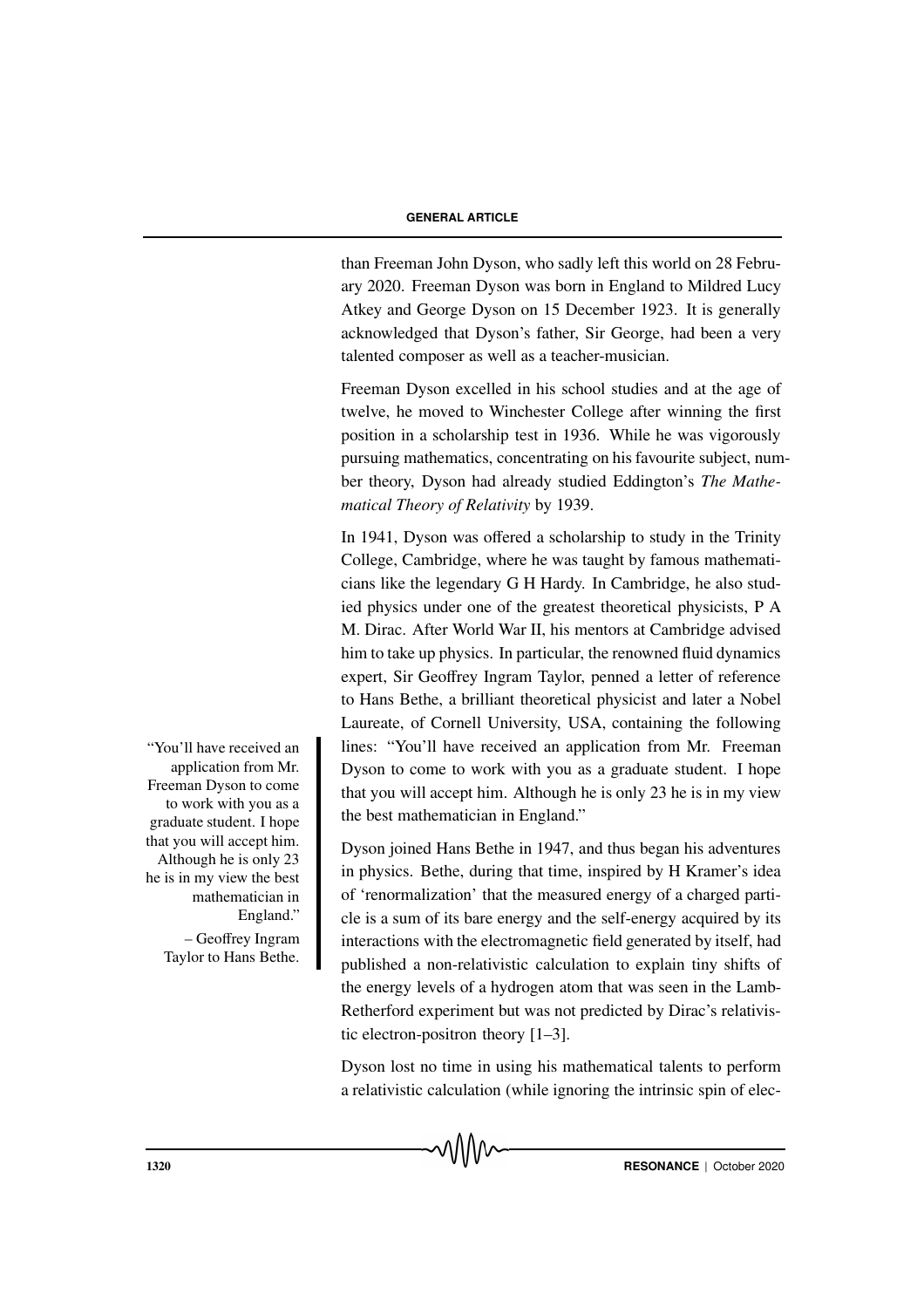trons) to show that the shifts match accurately with experimental results. This work was received by the editors of *Physical Review* on 8 December 1947 and was published in 1948 [4]. Incidentally, around the same time, Julian Schwinger too had published a relativistic calculation to explain the Lamb-Retherford shift of energy levels [5].

Bethe by then had recognized how prodigiously gifted Dyson was, and he went all the way to convince J Robert Oppenheimer of the Institute for Advanced Study, Princeton, that Dyson be accepted in the Institute. Meanwhile, Dyson was discussing with Feynman as well as Schwinger to learn about their distinct formulations concerning the interaction of radiation with charge particles. In 1948, Dyson joined the Institute for Advanced Study, where stalwarts like Einstein, John von Neumann and Kurt Gödel were deeply immersed in research on the fundamental aspects of physical and mathematical sciences.

When Feynman shifted to California Institute of Technology in 1950, Dyson was offered Feynman's professorship at Cornell University, Ithaca. Dyson, after spending about three years in Ithaca, returned to the Institute for Advanced Study as a professor in Dyson's most 1953, and continued his research studies at Princeton, writing prolifically on various topics, till he breathed his last on 28 February 2020.

## 2 Dyson and QED

Quantum electrodynamics (QED) is a relativistic quantum theory of electromagnetic field, charge particles and their interactions. QED describes, with great precision, myriads of physical processes involving electrons, positrons and photons—creation and annihilation of electron-positron pairs, high energy scattering between electrons, positrons and photons, vacuum polarization that causes the observed Lamb-Retherford shift in hydrogen atoms, etc. Vacuum polarization can be understood intuitively as screening of the electric charge of the atomic nucleus due to spontaneous creation of virtual electron-positron pairs taking place con-

√∖∖∖∧∼

extraordinary contribution to physics is a paper that bears the title 'The radiation theories of Tomonaga, Schwinger and Feynman' in which, in one bold stroke, he unified the operator-centric Tomonaga-Schwinger formalism with Feynman's intuitively more appealing space-time approach to QED that utilized propagators in relativistic quantum mechanics.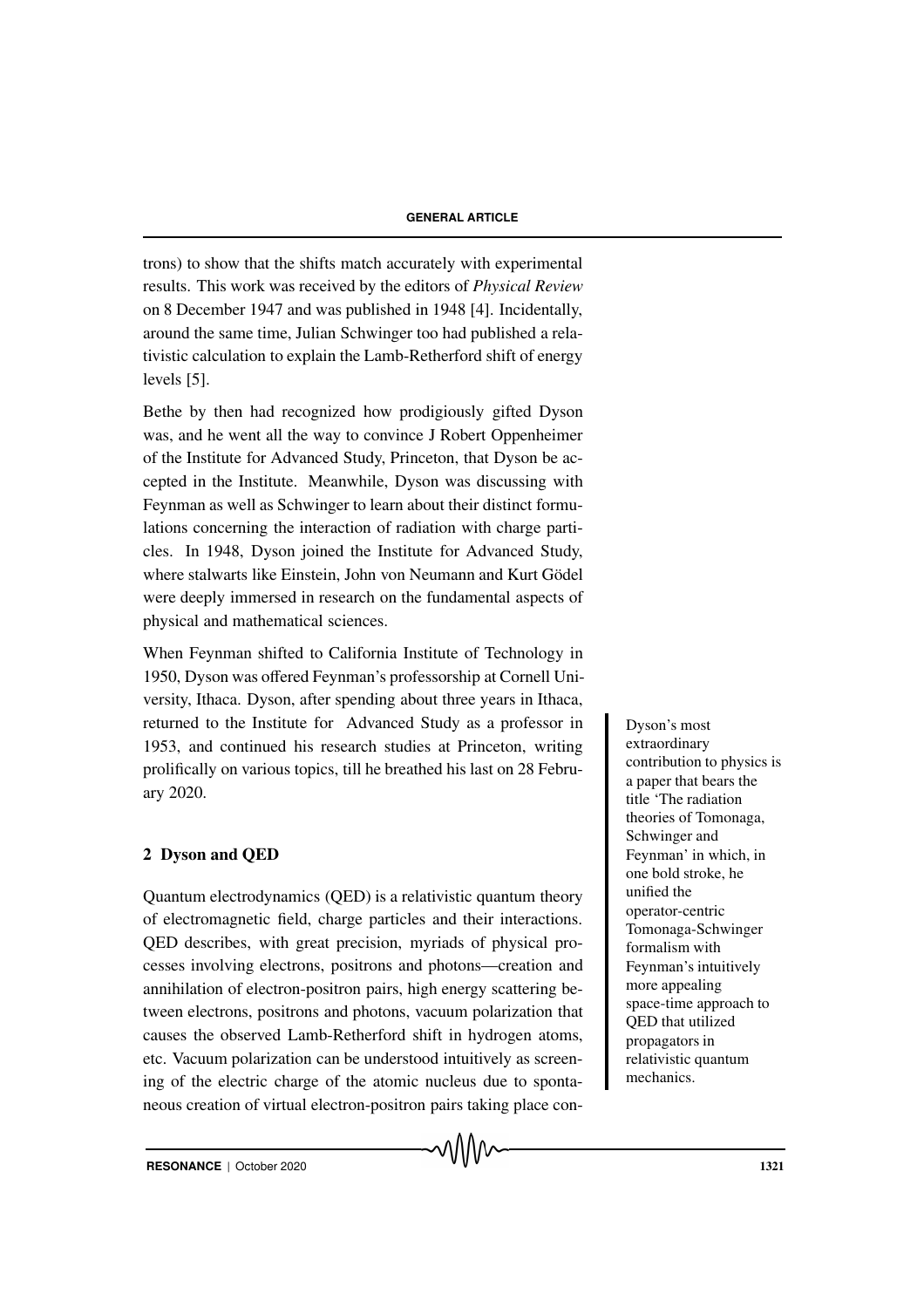tinuously in accordance with the uncertainty principle  $\Delta E \cdot \Delta t \geq h$ .

Dyson's most extraordinary contribution to physics is a paper that bears the title 'The radiation theories of Tomonaga, Schwinger and Feynman' in which, in one bold stroke, he unified the operatorcentric Tomonaga-Schwinger formalism with Feynman's intuitively more appealing space-time approach to QED that utilized propagators in relativistic quantum mechanics [6]. Dyson's article was received by the editors of the *Physical Review* journal on 8 October 1948 and was published in the year 1949 on 01 February. The basic method to synthesize diverse viewpoints on QED came to the Greyhound bus passenger, a sleepy Dyson, in a flash, as narrated by him in a letter to his parents [7]:

September 14, 1948:

"... On the third day of the journey a remarkable thing happened; going into a sort of semi-stupor as one does after forty-eight hours of bus riding, I began to think very hard about physics, and particularly about the rival radiation theories of Schwinger and Feynman. Gradually my thoughts grew more coherent, and before I knew where I was, I had solved the problem that had been in the back of my mind all this year, which was to prove the equivalence of the two theories. ..."

The sheer elegance, clarity and sincerity of Dyson's paper stare at one's face. The sequence of names of the physicists appearing in the title is significant. The research paper of Sin-Itiro Tomonaga, indeed was the first one on the subject, followed by the published works of Tomonaga and his co-workers, of Julian Schwinger and then of Richard Feynman [8–17]. Dyson endeavoured to emphasize, in a footnote of his celebrated paper, that Tomonaga and his collaborators had an unequivocal head start in building QED [6].

For a proper understanding of QED, it is, of course, necessary to study the standard literature on the subject that is readily available. Dyson's 1949 paper, which is remarkably pedagogical and crystal clear in its approach, may form an excellent supplement [6]. To appreciate Dyson's paper as well as to motivate young readers to study it, a fleeting glimpse of the basic pre-requisites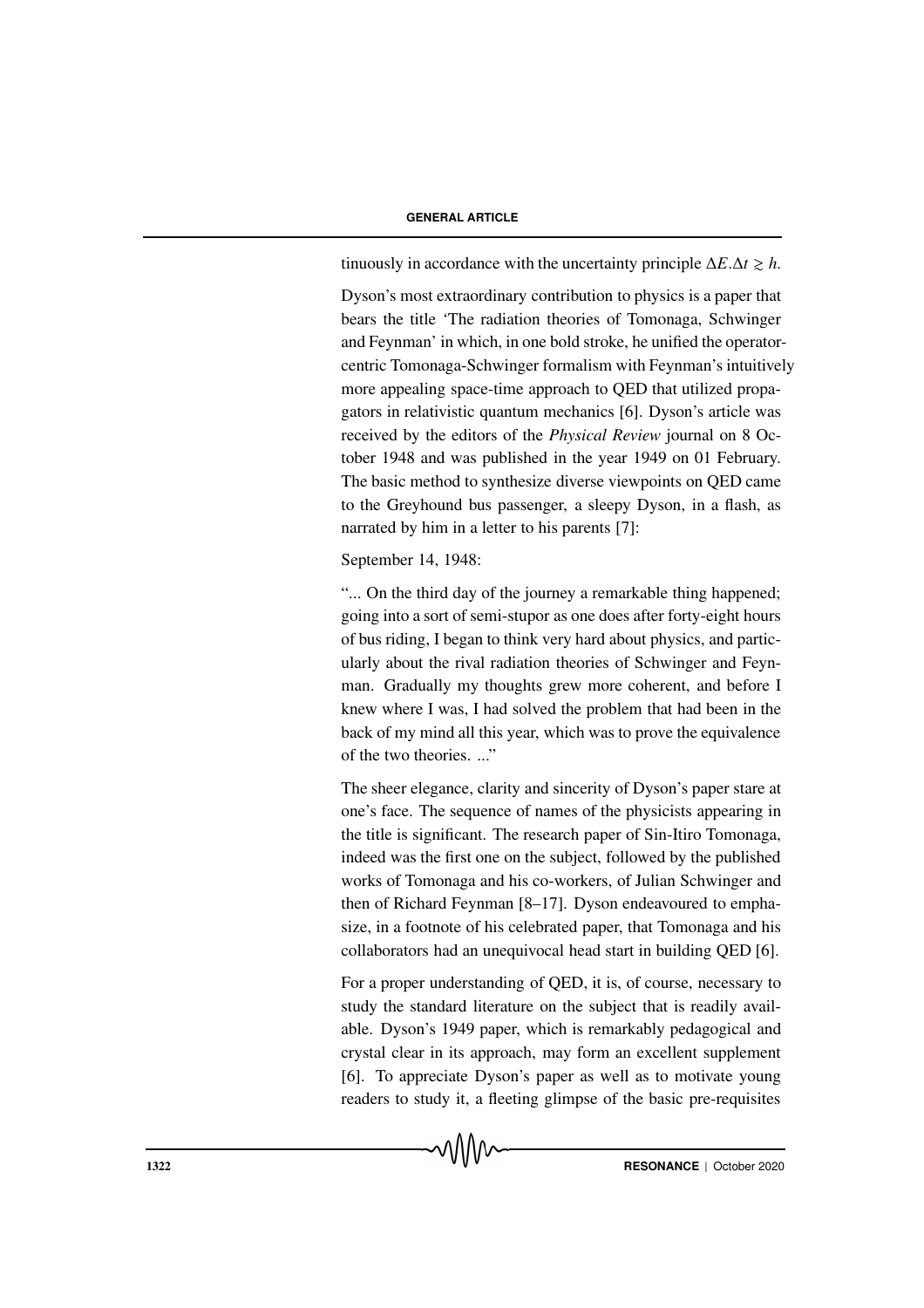has been provided below.

It is well known that fundamental particles not only have intrinsic spin angular momentum, they must also respect the special theory of relativity. In the framework of relativistic quantum mechanics, spin 1/2 free fermions with rest mass *m* are described by the Dirac equation,

$$
\left[i\hbar\gamma^{\mu}\frac{\partial}{\partial x^{\mu}} - mc\right]\Psi(x^{\alpha}) = 0, \tag{1}
$$

where the index  $\mu$  is being summed over 0, 1, 2, 3 in the product involving the partial derivatives and the Dirac matrices,  $\gamma^i \equiv \beta \alpha^i$ for  $i = 1, 2, 3$  and  $\gamma^0 \equiv \beta$ . (The Einstein summation convention wherein repeating indices are assumed to be summed over, has been used throughout this article.)

In eq.(1),  $\Psi(x^{\alpha})$  represents a column vector with four complex functions  $\psi_k(x^{\alpha})$ ,  $k = 1, 2, ..., 4$  as entries, describing the spin as well as the anti-particle degrees of freedom,

$$
\Psi(x^{\alpha}) = \begin{pmatrix} \psi_1(x^{\alpha}) \\ \psi_2(x^{\alpha}) \\ \psi_3(x^{\alpha}) \\ \psi_4(x^{\alpha}) \end{pmatrix} .
$$
 (2)

Dirac equation can be used to study electrons moving with relativistic energies. However, eq.(1) admits both positive energy  $E_+ \geq mc^2$  and negative energy  $E_- \leq -mc^2$  solutions. Presence of negative energy solutions led Dirac to predict existence of positrons. In the case of plane wave solutions of eq.(1), one may pull out the time-dependent parts and express them as,

$$
\Psi_{+}(x^{\alpha}) = e^{-\frac{i}{\hbar}E_{+}t} \mathcal{U}_{+\vec{p}}(\vec{r})
$$
 and  $\Psi_{-}(x^{\alpha}) = e^{-\frac{i}{\hbar}E_{-}t} \mathcal{V}_{-\vec{p}}(\vec{r}).$  (3)

Using the superposition principle, since eq.(1) is linear, general wavepackets for a free spin 1/2 particle can be constructed out of the plane wave solutions of eq.(3). However, relativistic quantum mechanics limiting to just a single spin 1/2 particle is fraught with problems, e.g. Klein paradox.

One can show that combining special relativity with quantum theory necessitates a quantum 'many particle' description . As an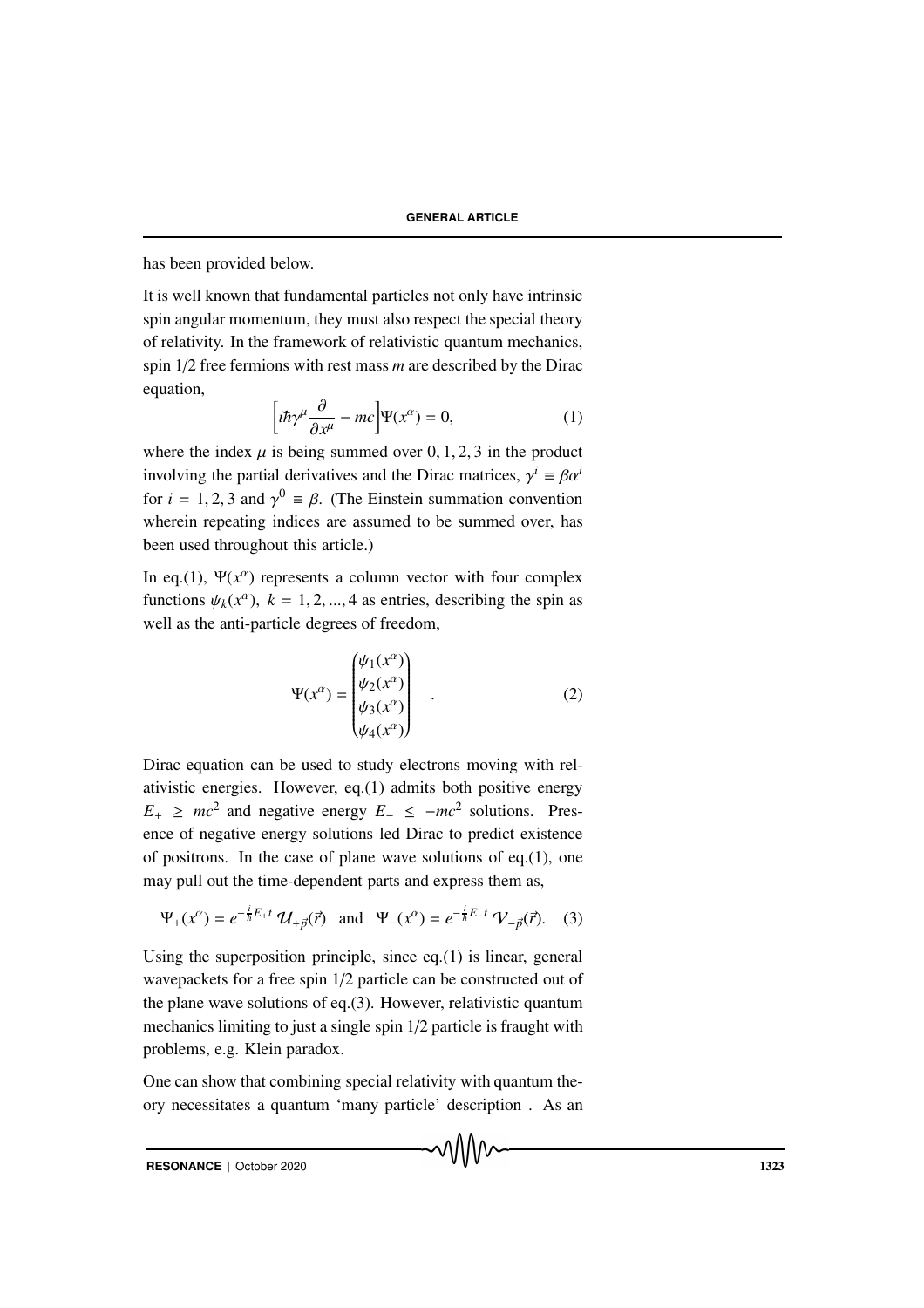example in 1-dimension [18], if one localizes a particle of rest mass *m* to a region of Compton wavelength size ∆*x* ∼ *h*/*mc*, the uncertainty in the momentum  $\Delta p \ge h/\Delta x = mc$ . But then, the uncertainty in energy is  $\Delta E \sim c \Delta p > mc^2$ . Hence, the energy uncertainty is large enough to create extra particles.

A natural framework to describe relativistic, 'many particle' quantum systems is the theory of quantum fields. For instance, in a quantum field theory (QFT),  $\Psi(x^{\alpha})$  appearing in the Dirac equation is elevated to an operator status,  $\hat{\Psi}(x^{\alpha})$ , and the Hamiltonian  $\hat{H}_{\Psi}$ , which is the energy operator, is constructed out of the Lagrangian that leads to eq.(1). The particle states corresponding to electrons and positrons are simply the eigenstates of  $\hat{H}_{\Psi}$ .

In the classical electromagnetic sector, the time evolution of free electric field  $E^i = F^{0i}$  and magnetic field  $B_i = \epsilon_{ijk} F^{jk}$  are obtained by solving the Maxwell equations,

$$
\frac{\partial F^{\mu\nu}}{\partial x^{\nu}} = 0 \,, \tag{4}
$$

 $F_{\mu\nu}(x^{\alpha})$  being the electromagnetic field tensor given by,

$$
F_{\mu\nu} = \frac{\partial A_{\nu}}{\partial x^{\mu}} - \frac{\partial A_{\mu}}{\partial x^{\nu}},
$$
\n(5)

where  $A_\mu(x^\alpha)$  is the electromagnetic (EM) potential with timecomponent  $A_0$  being the usual scalar potential  $\phi(\vec{r}, t)$  while the space components  $A^i$ ,  $i = 1, 2, 3$  constitute the vector potential  $\vec{A}(\vec{r}, t)$ .

In the quantum domain,  $A_\mu(x^\alpha)$  is turned into a field operator  $\hat{A}_{\mu}(x^{\alpha})$ . Naturally, the electric and magnetic fields too become space-time dependent operators, and it is their eigenvalues that can be measured at different points as the observable field strengths. Spin 1 photon states emerge out of the QFT of EM radiation as the energy eigenstates of the Hamiltonian  $\frac{1}{8\pi} \int (\hat{E}^2 + \hat{B}^2) d^3r$ .

So far we have described only free fields. But one must include interaction of charge particles with EM fields in the theory. The mathematical form of the coupling between a charge particle and EM fields emerges very naturally when one demands the full theory to be gauge invariant. In case of the EM fields, it is well

**1324** RESONANCE | October 2020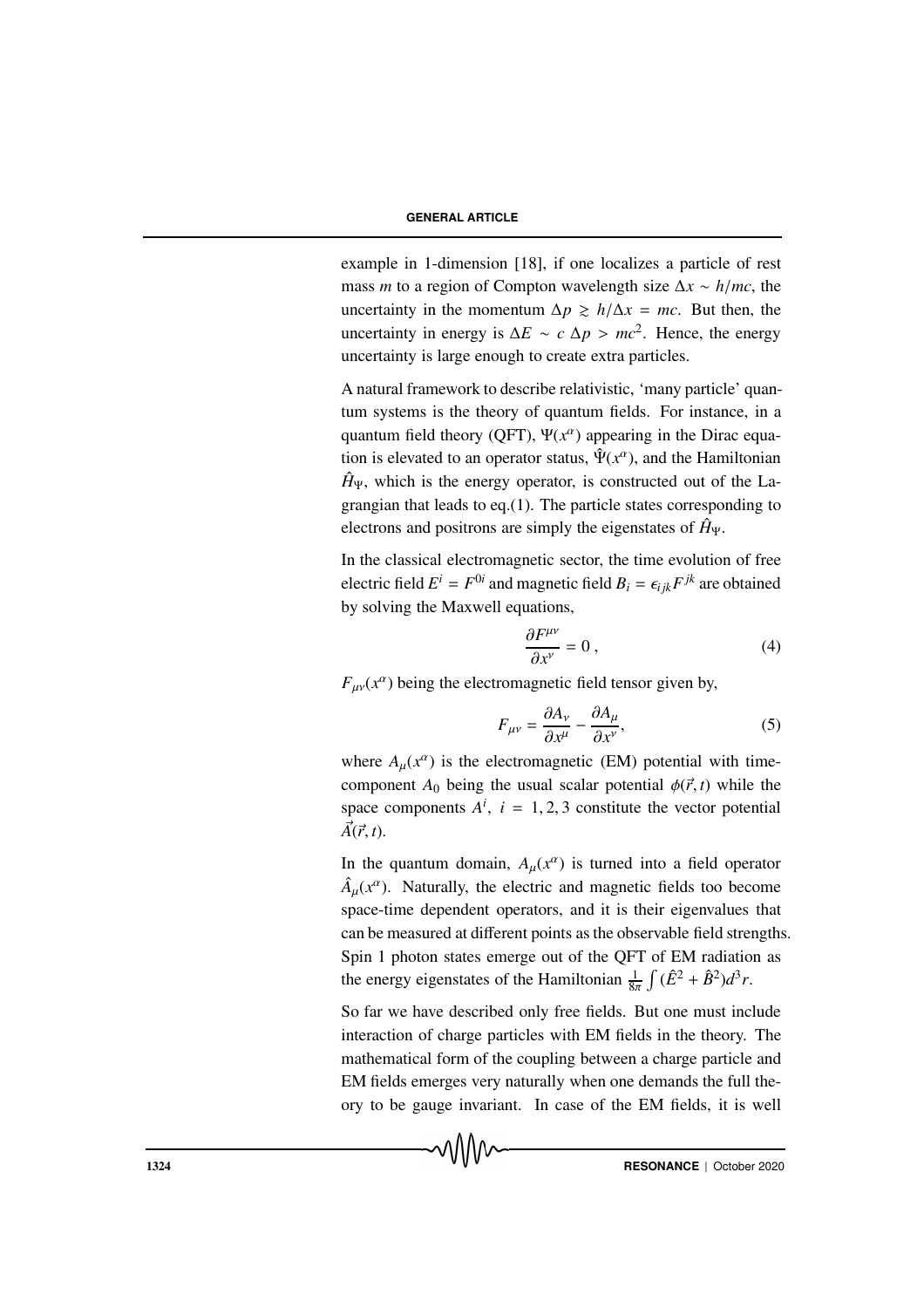known that given an arbitrary but smooth function  $\chi(\vec{r}, t)$ , the electric and magnetic fields remain the same under the following gauge transformations,

$$
\vec{A}(\vec{r},t) \rightarrow \vec{A}'(\vec{r},t) = \vec{A}(\vec{r},t) + \nabla \chi \tag{6}
$$

and,

$$
\phi(\vec{r},t) \to \phi'(\vec{r},t) = \phi(\vec{r},t) - \frac{1}{c} \frac{\partial \chi}{\partial t}, \qquad (7)
$$

so that the Maxwell's equations are covariant not only under Lorentz transformations but they are also under the above gauge transformations.

Going back to the relativistic quantum mechanics described by eq.(1), if one demands that the Dirac equation be covariant under,

$$
\Psi(\vec{r},t) \rightarrow \Psi'(\vec{r},t) = e^{iq\frac{\chi(\vec{r},t)}{\hbar c}}\Psi(\vec{r},t) , \qquad (8)
$$

as well as under eqs.(6) and (7), it is necessary that the Dirac equation be of the form,

$$
\left[i\hbar\gamma^{\mu}\left(\frac{\partial}{\partial x^{\mu}} + \frac{iq}{\hbar c}A_{\mu}(\vec{r},t)\right) - mc\right]\Psi(x^{\alpha}) = 0. \tag{9}
$$

(For a simple exposition to the details related to gauge invariance in the context of Schrödinger equation, one may read [19].)

The above equation describes a spin 1/2 fermion carrying an electric charge  $q$  and interacting with the EM potential  $A_\mu$ . The wavefuntion  $\Psi(\vec{r}, t)$  at any time *t* can also be obtained using a technique very similar to the Green's function method, given any initial state  $\psi(\vec{r}, t_0)$ ,

$$
\psi(\vec{r},t) = \int K(\vec{r},\vec{r'};t,t_0)\psi(\vec{r'},t_0)d^3r',
$$
 (10)

√∖∖∨∿

if the propagator  $K(\vec{r}, \vec{r'}; t, t_0)$  corresponding to eq.(9) has already been determined. In general, one determines the free propagator (i.e. when  $A_{\mu} = 0$  everywhere in the space-time manifold) and then use perturbation theory to take into account interactions.

The propagator method was championed by Feynman in which various interaction processes like vacuum polarization, pair creation, Bhabha scattering, etc., were calculated quite successfully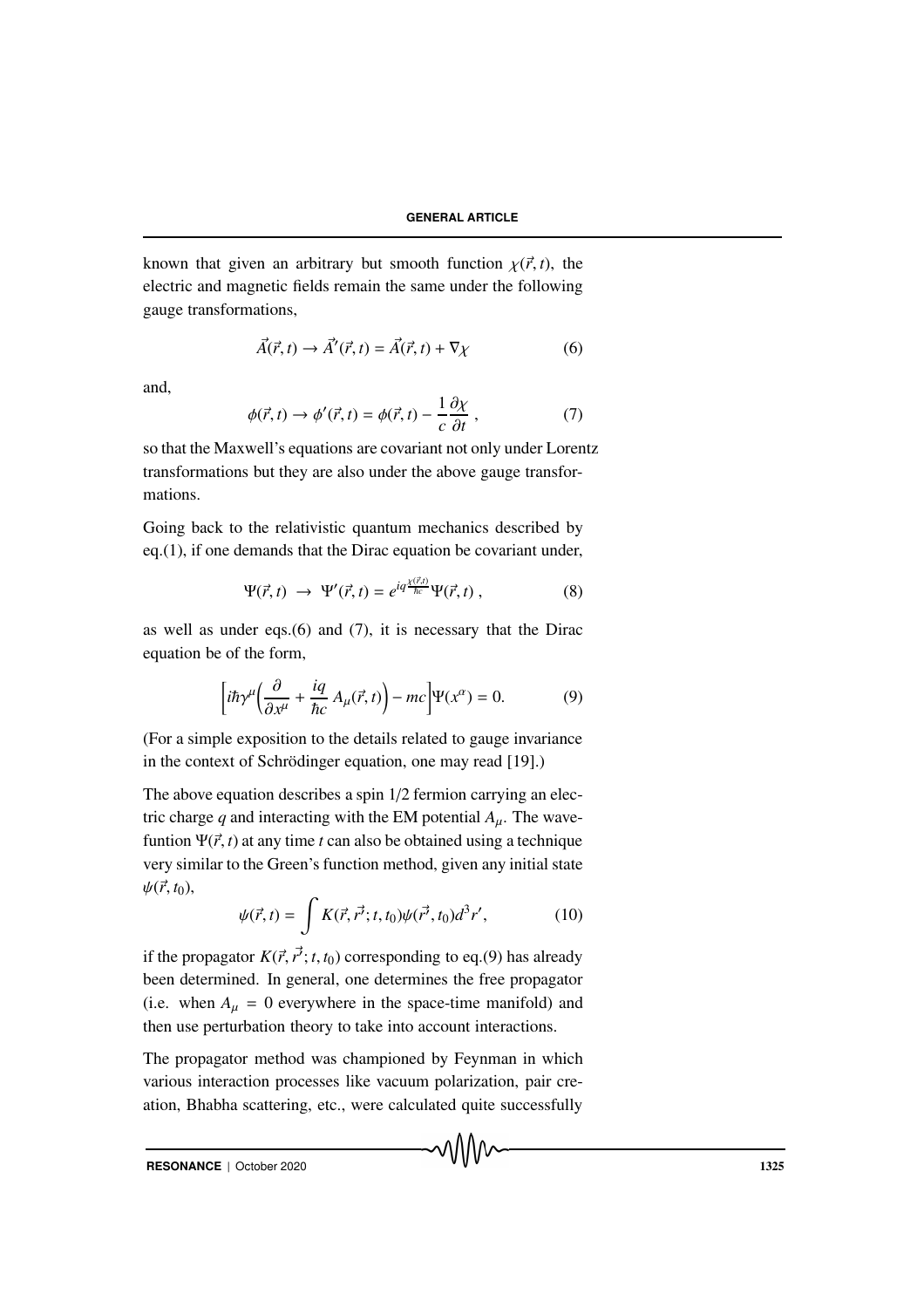[15–17]. Feynman used a space-time approach while imposing consistency with the tenets of quantum theory which ordains that one must include superposition of all probability amplitudes corresponding to the intermediate processes that cannot be observed. Feynman's paper on the theory of positron, submitted after Dyson's 1949 publication, of course, acknowledges Hans Bethe and Dyson for the fruitful discussions [16].

To get a gist of the space-time approach, one may consider a very simplified description of an electron getting scattered by a photon. Feynman's method would use the probability amplitude  $\psi_{AB}$  for an electron to freely propagate from point A to B by employing the propagator of the free Dirac equation (eq. $(1)$ ), and then consider a contact interaction with the EM potential  $A<sub>u</sub>$  representing an incoming photon state at point B using a suitable expression determined from the interaction term in eq.(9) and take latter's product with  $\psi_{AB}$  to obtain a virtual state that goes from B to C.

Finally, the probability amplitude for the electron as well as an outgoing photon to freely travel from C is calculated by taking the inner product with the amplitude corresponding to the virtual state. Since, points B and C where the interactions have been considered are arbitrary and cannot be observed in experiments, the net probability amplitude for the electron-photon scattering is arrived at by integrating over all possible B and C as demanded by the quantum principle of superposition.

Subsequently, following Stückelberg's interpretation that a positron can be thought of as a electron going backwards in time [20], Feynman could calculate scattering cross-section of electron-positron interactions (i.e. Bhabha scattering) correctly [16]. There is a simple way to see why in Dirac's hole theory, a positron may also be interpreted as an electron for which time is running backwards. In the standard viewpoint, *tE*<sup>−</sup> < 0 for negative energy solutions since  $E_$  < 0 and  $t$  > 0 (eq.(3)). But one may also interpret *tE*<sub>−</sub> < 0 as due to energy being positive (as in the case of electrons) but time *t* instead is negative since its direction is reversed. The space-time approach has been more enduring and appealing as it enabled one to quickly visualize the terms that need to be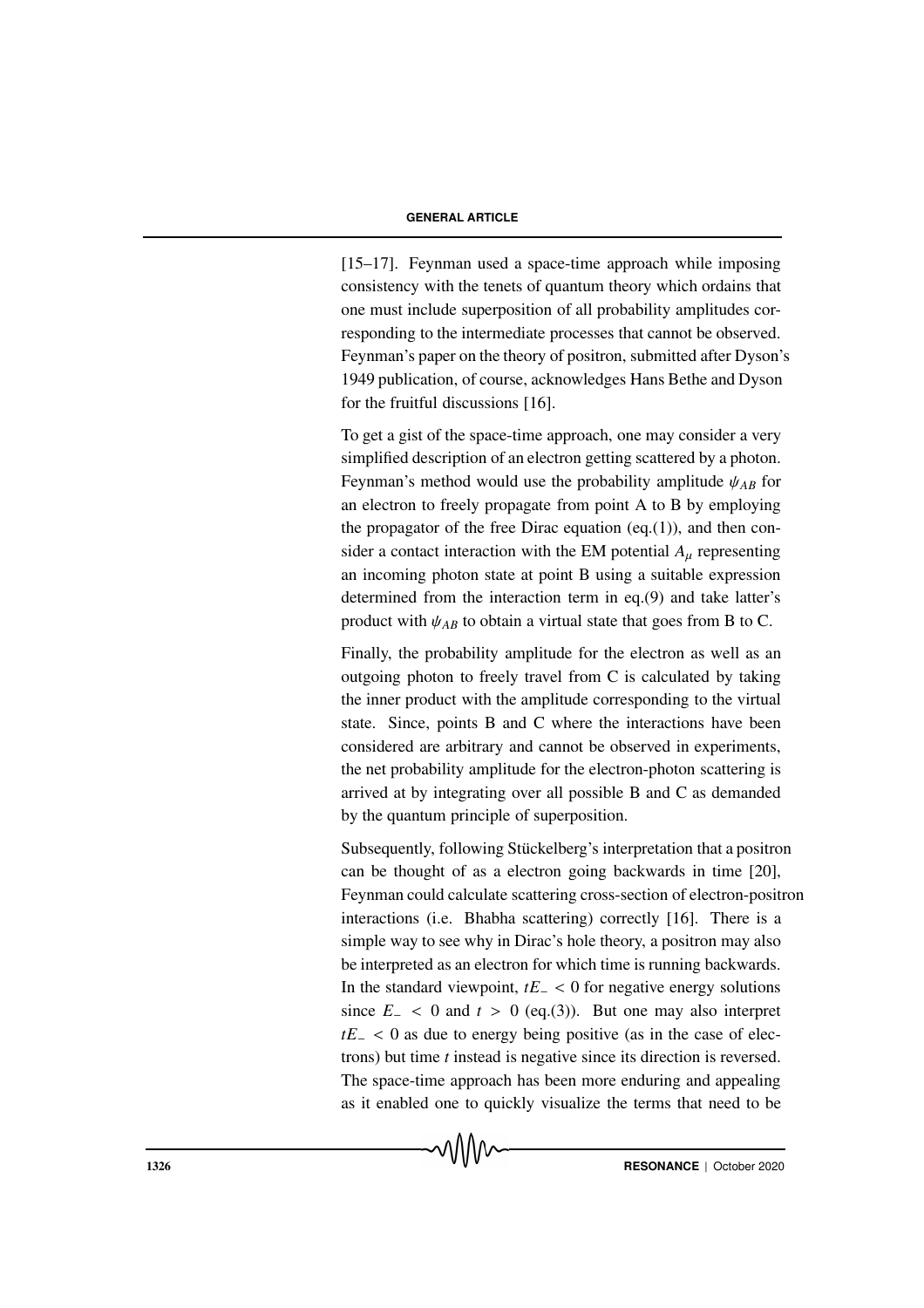calculated for a given physical process.

However, unlike the case-by-case technique developed by Feynman, the formalisms developed independently by Tomonaga and Schwinger are mathematically more rigorous, elegant and complete. They are essentially relativistically covariant formulations involving field operators corresponding to spin 1/2 fermions interacting with EM fields [8–14]. To get a flavour of the operator based field theory aspects, one needs to start from the Lagrangian density approach to classical field theory as illustrated below for the spin 1/2 fermions.

Since Ψ is a column vector field, using the adjoint operation, one may define a row vector field,

$$
\bar{\Psi}(x^{\alpha}) \equiv \Psi^{\dagger}(x^{\alpha}) \gamma_0 = \Psi^{\dagger}(x^{\alpha}) \beta. \tag{11}
$$

Then, eq.(9) can be derived by employing calculus of variation from the following Lagrangian density,

$$
\mathcal{L}_D = \bar{\Psi}(x^{\alpha}) \bigg[ i\hbar \ \gamma^{\mu} \left( \frac{\partial}{\partial x^{\mu}} + \frac{iq}{\hbar c} \ A_{\mu}(\vec{r}, t) \right) - mc \bigg] \Psi(x^{\alpha}) \ . \tag{12}
$$

One may express the above Lagrangian density as a sum of the free Lagrangian density  $\mathcal{L}_{D0}$  that only involves the fermionic degrees of freedom and an interaction term containing the coupling between the charged fermions and the EM potential,

$$
\mathcal{L}_D \equiv \mathcal{L}_{D0} + \mathcal{L}_{int},\tag{13}
$$

where,

$$
\mathcal{L}_{D0} \equiv \bar{\Psi}(x^{\alpha}) \Big[ i\hbar \, \gamma^{\mu} \, \frac{\partial}{\partial x^{\mu}} - mc \Big] \Psi(x^{\alpha}) \quad \text{and} \quad \mathcal{L}_{int} \equiv -\frac{1}{c} \, j^{\mu} \, A_{\mu} \,, \tag{14}
$$

 $j^{\mu}(x^{\alpha}) = q \bar{\Psi}(x) \gamma^{\mu} \Psi(x)$  being the 4-current density.

Now, in the framework of classical non-relativistic mechanics of point particles, one begins with a Lagrangian  $L(q, \dot{q}, t)$  corresponding to a particle and obtains the canonical momentum  $p \equiv \frac{\partial L}{\partial a}$  $\frac{\partial L}{\partial \dot{q}}$ . Using the particle's canonical momentum *p*, one arrives at the classical Hamiltonian  $H(q, p, t) = p\dot{q} - L$ .

**RESONANCE** | October 2020 **1327**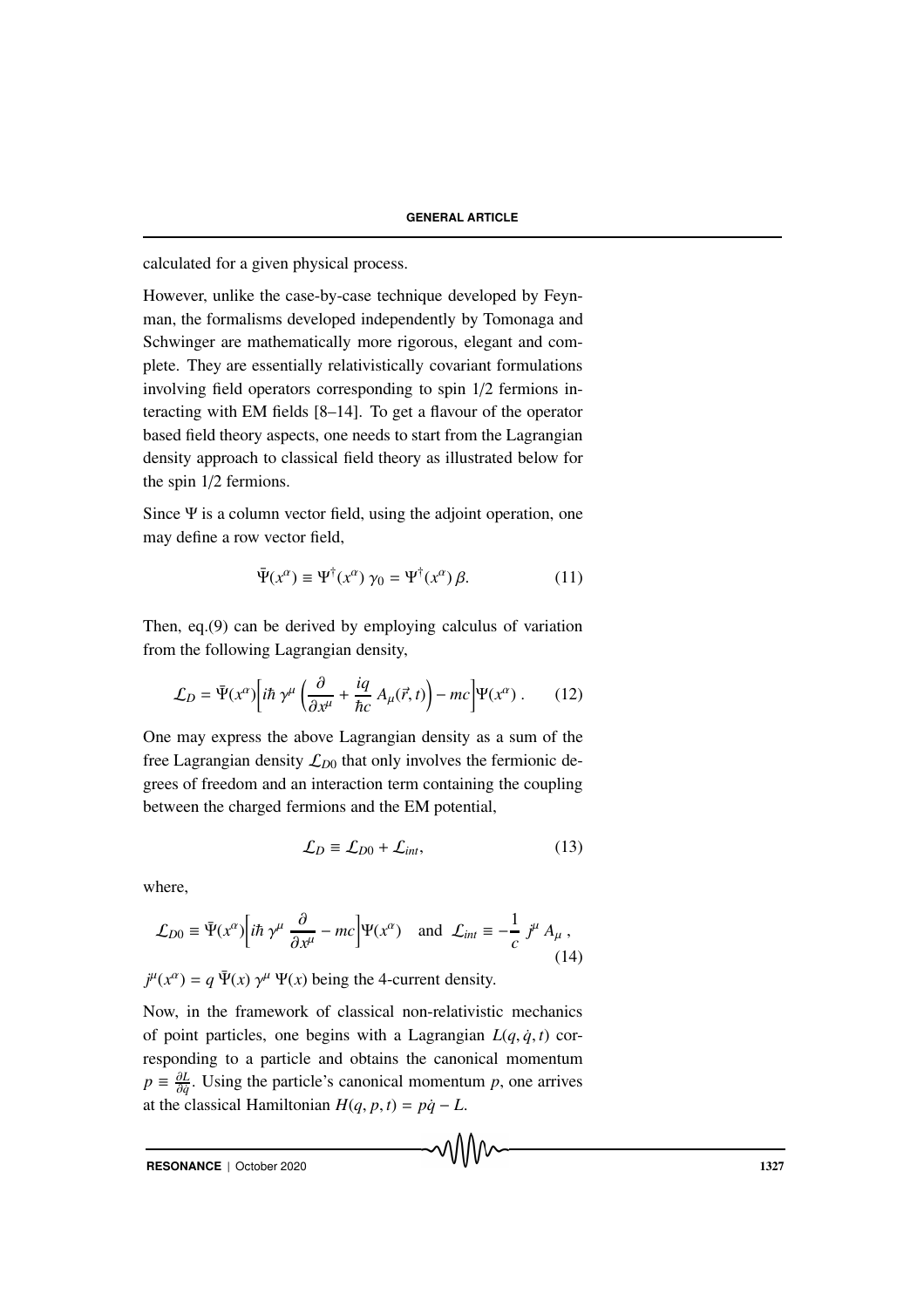In the standard canonical quantization scheme, if one wishes to quantize this system, one turns *q* and *p* into linear operators  $\hat{q}$  and  $\hat{p}$ , respectively, and imposes the commutation relation,

$$
[\hat{q}, \hat{p}] \equiv \hat{q}\hat{p} - \hat{p}\hat{q} = i\hbar, \qquad (15)
$$

so that one possesses a quantum Hamiltonian operator  $\hat{H}(\hat{q}, \hat{q}, t)$ (i.e. the energy observable) starting from the classical Lagrangian  $L(q, \dot{q}, t)$ .

An analogous program is carried out in the case of relativistic quantum fields, except that the infinitely many degrees of freedom of a physical field operator like  $\hat{\Psi}(x^{\alpha})$  or  $\hat{A}_{\mu}(x^{\alpha})$  and special relativity bring their own subtleties and complications. In this quantization program, firstly the canonical momentum density field and the energy momentum tensor field are obtained from the classical Lagrangian density of a field e.g. L*D*<sup>0</sup> for the fermionic field Ψ. Then, these fields are elevated to the status of field operators by setting up appropriate canonical commutation brackets between the field operators and their canonical momentum operators.

Once the Hamiltonian density operator,  $\hat{\mathcal{H}}(\vec{r})$  (e.g.  $\hat{\mathcal{H}}_{EM} = \frac{1}{8\pi}(\hat{E}^2 +$  $\hat{B}^2$ ), in the case of EM fields), is derived from the Lagrangian density using the canonical prescription, the time evolution of any physical state-vector,  $|\psi \rangle$ , can be determined from the Schrödinger picture,

$$
i\hbar \frac{d|\psi\rangle}{dt} = \hat{H}|\psi(t)\rangle = \int \hat{\mathcal{H}}(\vec{r})d^3r |\psi(t)\rangle, \tag{16}
$$

where  $\hat{H} \equiv \int \hat{H}(\vec{r}) d^3 r$  is the Hamiltonian operator.

(In quantum mechanics, the wavefunction  $\psi(\vec{r}, t)$  is simply the inner product  $(|\vec{r} \rangle, |\psi(t) \rangle) = \langle \vec{r} | \psi(t) \rangle$ , with  $|\vec{r} \rangle$  being an eigenvector of the position operator  $\hat{\vec{r}}$  corresponding to the eigenvalue  $\vec{r}$ .)

If the Hamiltonian  $\hat{H}$  does not depend on time (as in the case of free fields) then for any initial state  $|\psi(0)\rangle$ , it is straightforward to show from eq.(16) that the state undergoes a unitary evolution generated by the Hamiltonian,

$$
|\psi(t)\rangle = e^{-\frac{i}{\hbar}\hat{H}t} |\psi(0)\rangle = e^{-\frac{i}{\hbar}t} \int \hat{\mathcal{H}}(\vec{r})d^3r |\psi(0)\rangle, \tag{17}
$$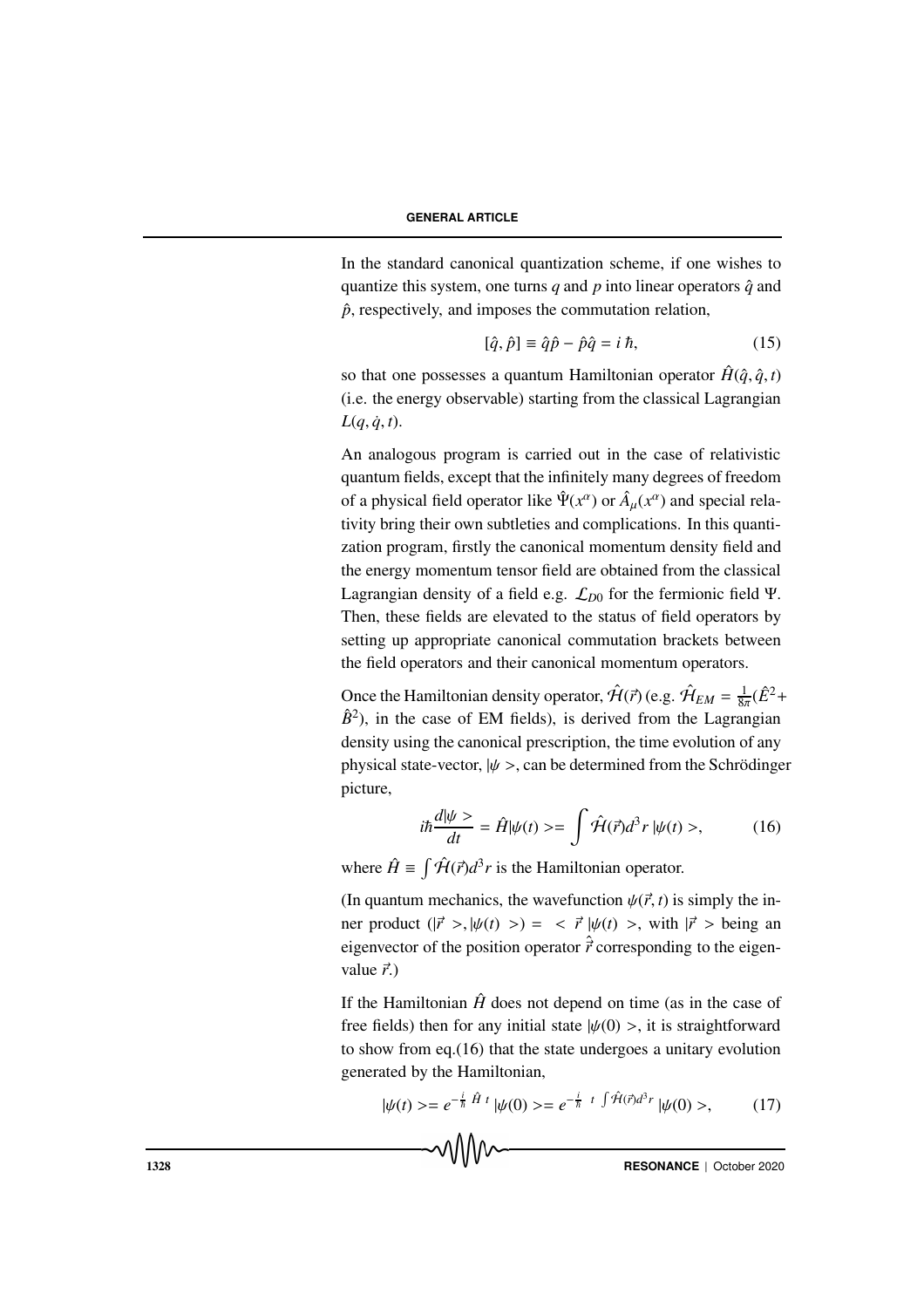In such a situation, one may adopt a Heisenberg picture description wherein the state-vectors remain the same and only the physical observables change with time. But when time-dependent interaction terms are present so that eq.(16) takes the form,

$$
i\hbar \frac{d|\psi\rangle}{dt} = (\hat{H} + \hat{H}_{int}(t))|\psi(t)\rangle = \int (\hat{\mathcal{H}}(\vec{r}) + \hat{\mathcal{H}}_{int}(\vec{r}, t))d^3r |\psi(t)\rangle,
$$
\n(18)

it is convenient to use the interaction picture in which the statevector  $|\psi(t) >_I$  is define by,

$$
|\psi(t) \rangle_I \equiv e^{+\frac{i}{\hbar} \hat{H} t} |\psi(t) \rangle, \qquad (19)
$$

where  $|\psi(t)\rangle$  is the usual Schrödinger picture state-vector. From eq.(19), it is obvious that the state-vector  $|\psi(t)\rangle$  at states the following equation,

$$
i\hbar \frac{d|\psi>_{I}}{dt} = \hat{H}_{int}(t) |\psi(t)>_{I} = \int \hat{\mathcal{H}}_{int}(\vec{r}, t) d^{3}r \quad |\psi(t)>_{I}. \quad (20)
$$

In the case of QED, using eq.(14), one may express the interaction Hamiltonian density operator as,  $\hat{\mathcal{H}}_{int}(\vec{r}, t) = \frac{1}{c} \hat{j}^{\mu} \hat{A}_{\mu}$ .

But eqs.(20) corresponds to a particular inertial frame S for which a time *t* has been established everywhere in S by synchronizing all the distributed clocks in the frame. If one wishes to express the evolution of a state-vector in a manifestly covariant manner, one needs to express the evolution with respect to space-like 3 dimensional hypersurfaces Σ. Tomonaga-Schwinger formalism had made use of functional derivatives with respect to hypersuface considering an infinitesimal deformation of the space-like hypersurface  $\Sigma$  to obtain an evolution equation in the interaction picture of the form,

$$
i\hbar \left( |\psi(\Sigma + \delta \Sigma) >_I - |\psi(\Sigma) >_I \right) = \frac{1}{c} \left( \int_{\Sigma}^{\Sigma + \delta \Sigma} \hat{\mathcal{H}}_{int} d^4 x \right) |\psi(\Sigma) >_I,
$$
\n(21)

which is manifestly covariant as can be deduced from the integral over the space-time proper volume.

Schwinger had presented a sophisticated covariant quantization scheme for fields in great detail [12]. The axiomatic style of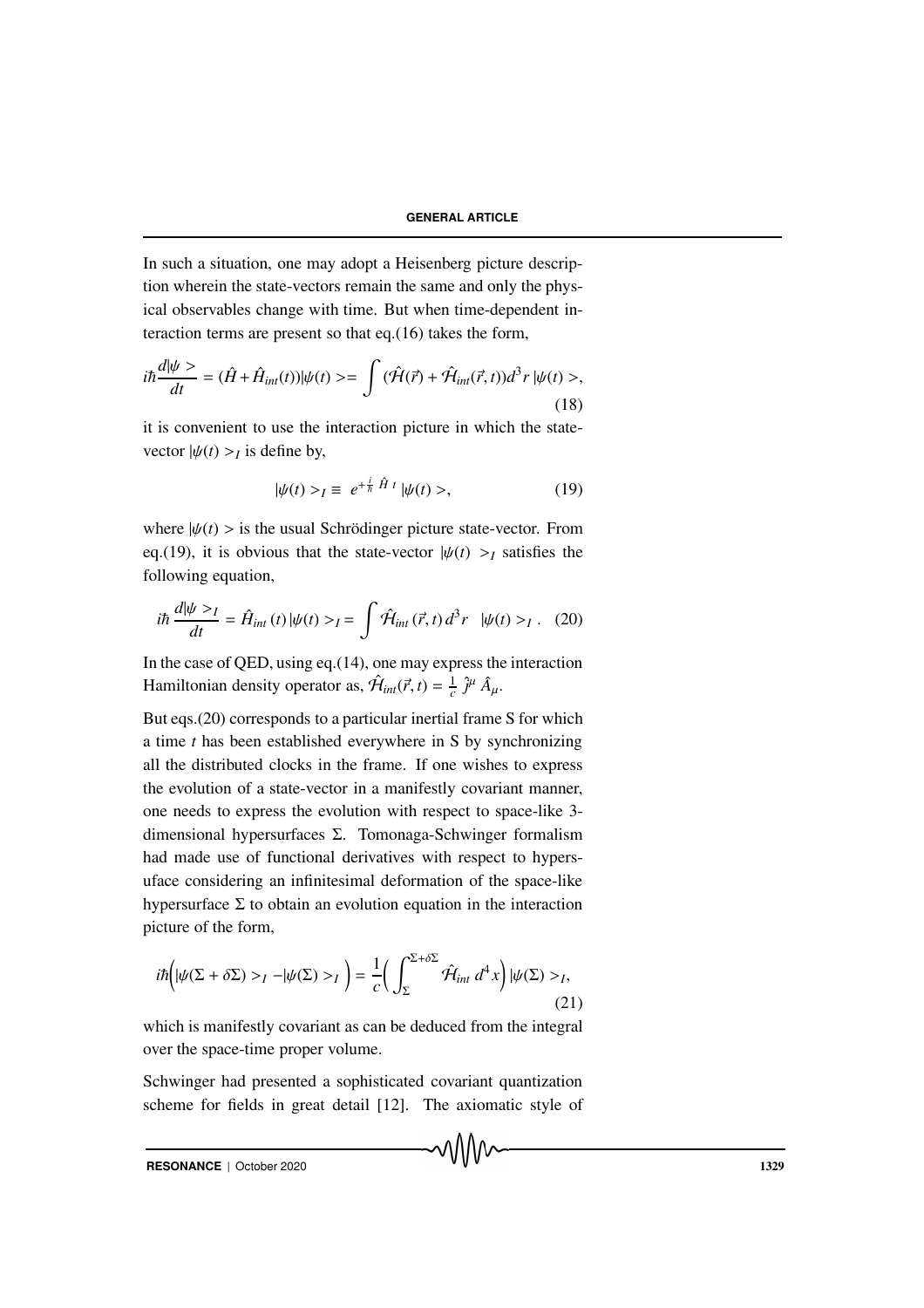the paper that systematically takes up various subtle issues in a complete and coherent manner is simply awesome. But because of the mathematical rigor, Schwinger's papers on QED appear formidable too.

Schwinger had adopted the interaction picture wherein the statevector representing a system of photons and charged spin 1/2 fermions evolve from one space-like hypersurface to another only due to the interaction part of the Hamiltonian similar to eq.(21). Both Schwinger and Dyson had emphasized in their papers that all space-time dependent physical observables (i.e. hermitian operators) must mutually commute and thereby be measurable together accurately on any space-like hypersurface. The modern name for this concept is micro-causality. Micro-causality is a consequence of combining both quantum theory and special relativity, as argued below.

It is well established from experiments that when an observable  $\hat{O}$ is measured with great precision, the state-vector collapses immediately to one of the former's eigenvectors. Operators that commute have simultaneous eigenvectors, and thus, a set of mutually commuting observables can all be measured simultaneously. This is the reason why, in an ideal measurement, position and momentum cannot be measured simultaneously, as there is no common eigenvector of  $\hat{x}$  and  $\hat{p}$  since  $[\hat{x}, \hat{p}] = i\hbar$ .

Now, on a space-like hypersurface Σ, no two events:  $E_1$  at  $(t_1, x_1, y_1, z_1)$ and  $E_2$  at  $(t_2, x_2, y_2, z_2)$ , can be causally connected as  $c^2(t_1-t_2)^2$  $(x_1 - x_2)^2 - (y_1 - y_2)^2 - (z_1 - z_2)^2 < 0$  on Σ. Even a ray of light would not be able to link  $E_1$  and  $E_2$ . Hence, one ought to be able to measure any two physical quantities  $\hat{O}_1$  at  $E_1$  and  $\hat{O}_2$  at  $E_2$  accurately, since the measurements cannot influence each other as they lie outside each other's light cone.

Therefore, simultaneous eigenstates of  $\hat{O}_1(E_1)$  and  $\hat{O}_2(E_2)$  must exist. This implies that  $[\hat{O}_1(E_1), \hat{O}_2(E_2)] = 0$ , which precisely is the statement of micro-causality. In particular, even the commutator of a field operator at  $E_1$  and its canonically conjugate momentum field operator at  $E_2$  must vanish if  $E_1$  and  $E_2$  are space-like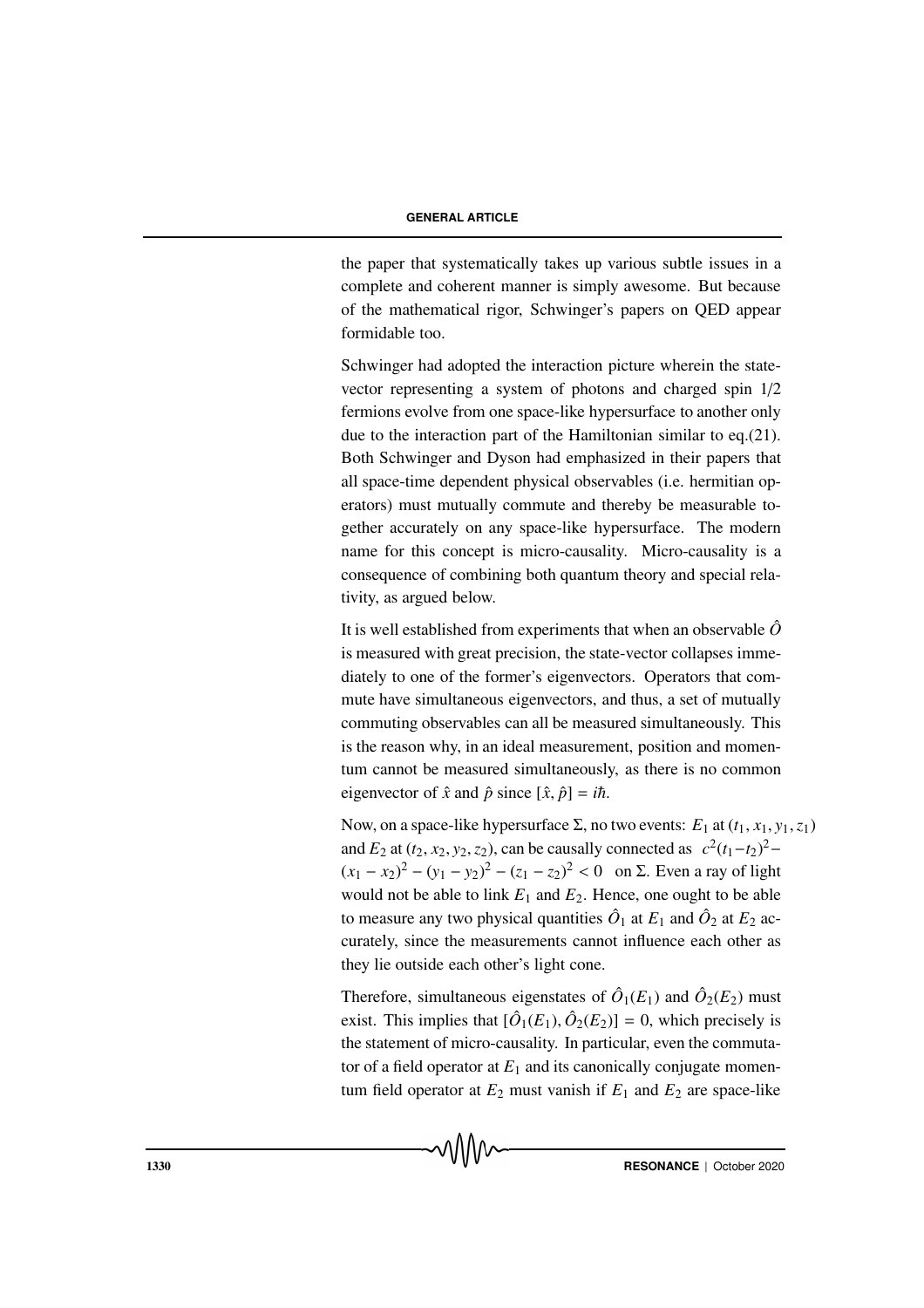## separated.

Although Dyson's starting point was Schwinger's approach, he Dyson introduced simplified the mathematical apparatus employed by Schwinger considerably without losing track of the physical processes like higher-order radiative reactions and, moreover, he went beyond Schwinger's formulation [6]. In order to solve eq.(21), Dyson introduced perturbation theory and employed a 1-parameter family of space-like hypersurfaces to obtain a unitary operator which in the asymptotic limit reduces to Heisenberg's S-matrix. In a follow-up paper, Dyson obtained integral equations for Green's functions that ensue from field equations [21]. Schwinger, employing alternate methods, arrived independently at the same conclusion [22]. This set consisting of an infinity of hierarchy equations goes by the name of Dyson-Schwinger equations.

In Feynman's formulation of QED, as discussed earlier, every physical process is assigned a probability amplitude in accordance with the principles of quantum theory applied to the Dirac equation (after switching on the EM fields i.e. eq.(9)). It is not surprising that the space-time approach appeared very dissimilar to the Tomonaga-Schwinger formalism, whose focus among other things was to obtain covariant unitary evolution operators based on dynamical fields until Dyson arrived at the scene. He provided a very systematic formulation of Feynman's approach in terms of S-matrix theory [6, 21].

Not only did he prove the equivalence of Feynman and Tomonaga- Not only did Dyson Schwinger formulations, but he also showed that the renormalization technique gives a finite result at all orders of the perturbation theory. For QED, Dyson was the first person to lay out an exhaustive treatment of renormalization [21]. These were the crucial steps that led the 1965 Nobel Prize in Physics being awarded to Tomonaga, Schwinger, and Feynman.

## 3 Ferromagnets, Stability of Matter, Gravity and Dyson Bound

Around the 1950s, Dyson was drawn to the subject of ferromagnets and spin waves. Ferromagnets are basically substances in perturbation theory and employed a 1-parameter family of space-like hypersurfaces to obtain a unitary operator which in the asymptotic limit reduces to Heisenberg's S-matrix.

prove the equivalence of Feynman and Tomonaga-Schwinger formulations, but he also showed that the renormalization technique gives a finite result at all orders of the perturbation theory.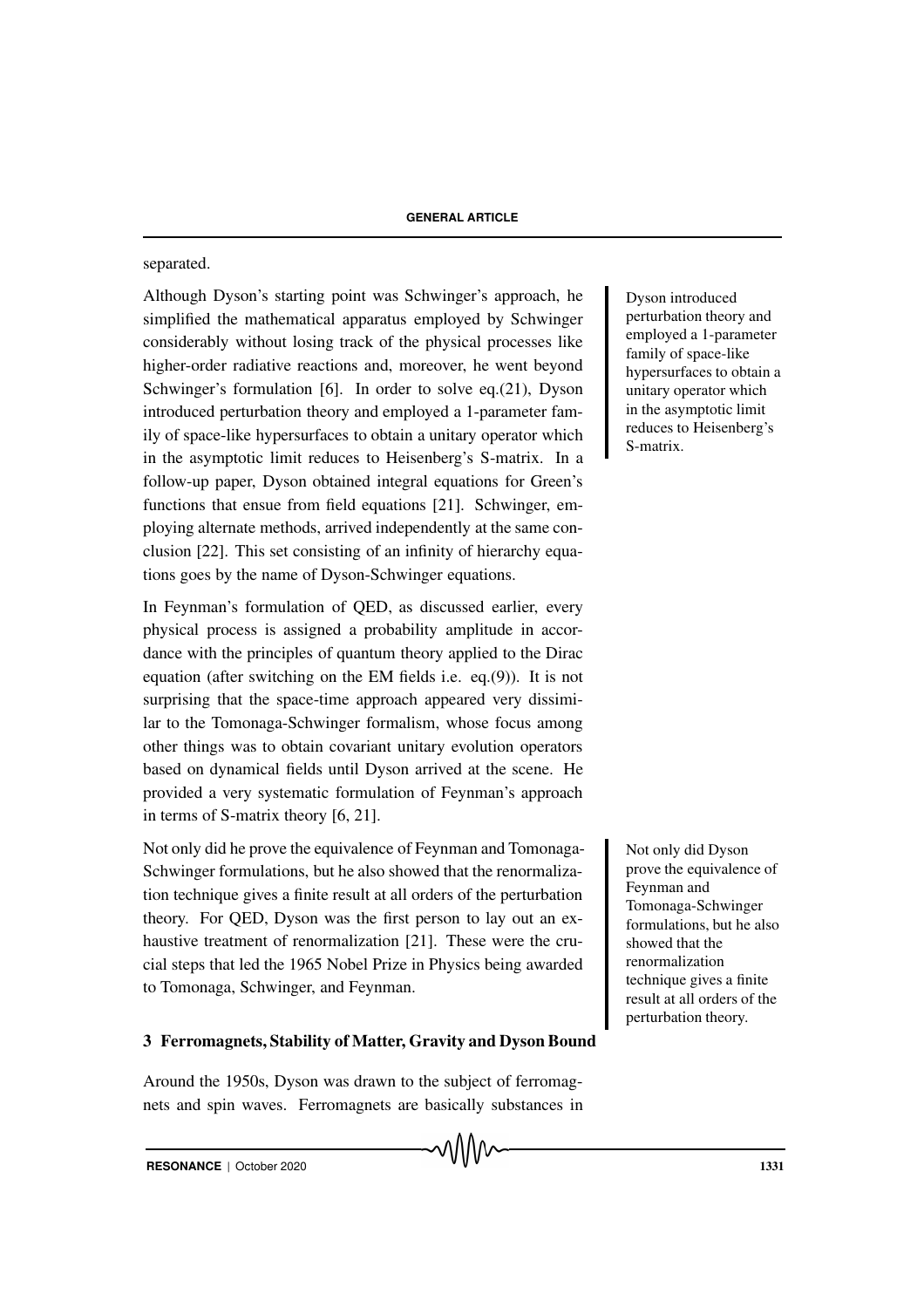which magnetic dipole moments at the lattice sites get aligned in the direction of an applied magnetic field. These magnetic dipole moments associated with atoms (like iron, nickel, or cobalt) arise due to their uncompensated electronic spins. In a seminal study, Felix Bloch had introduced the notion of spin waves in 1930 and had argued that the spin-wave degrees of freedom are important for ferromagnetism at temperatures far below the Curie temperature [23].

As the name suggests, spin waves (the corresponding quanta being called the magnons) are essentially undulating changes in the orientation of magnetic dipole moments propagating along the lattice sites of a ferromagnetic crystal. Following Bloch's insight, calculations were done subsequently by several authors pertaining to the spontaneous magnetization at low temperatures, beyond the leading order term with a temperature dependence of  $T^{3/2}$  that Bloch [23] had obtained. But these studies led to conflicting reports on the thermodynamic aspects of ferromagnets until Dyson's two back-to-back papers appeared on this subject in 1956. In the first paper, Dyson addressed the problems posed by the non-orthogonal spin-wave states and provided a suitable formalism to calculate thermodynamic quantities, in terms of these states in the context of a ferromagnet [24].

Dyson also studied the collision of spin waves and, in particular, gave an exact expression for the free energy that incorporated the effects of spin wave interactions, for he had also calculated the scattering cross-section for two interacting spin waves at low temperatures. In the second paper, Dyson demonstrated the flaws in the earlier papers and calculated the free energy of a Heisenberg model for an ideal ferromagnet, using the techniques developed in his first paper [24] and showed that the effects of interacting spin waves in the spontaneous magnetization begin at order with temperature dependence of  $T^4$  [25].

In the 1960s, inspired by an address of P Ehrenfest to W Pauli that, "...(why) matter should occupy so large a volume... But why are the atoms themselves so big?", Dyson turned his attention to the study of stability of macroscopic systems. Dyson & Lenard

Dyson also studied the collision of spin waves and, in particular, gave an exact expression for the free energy that incorporated the effects of spin wave interactions, for he had also calculated the scattering cross-section for two interacting spin waves at low temperatures.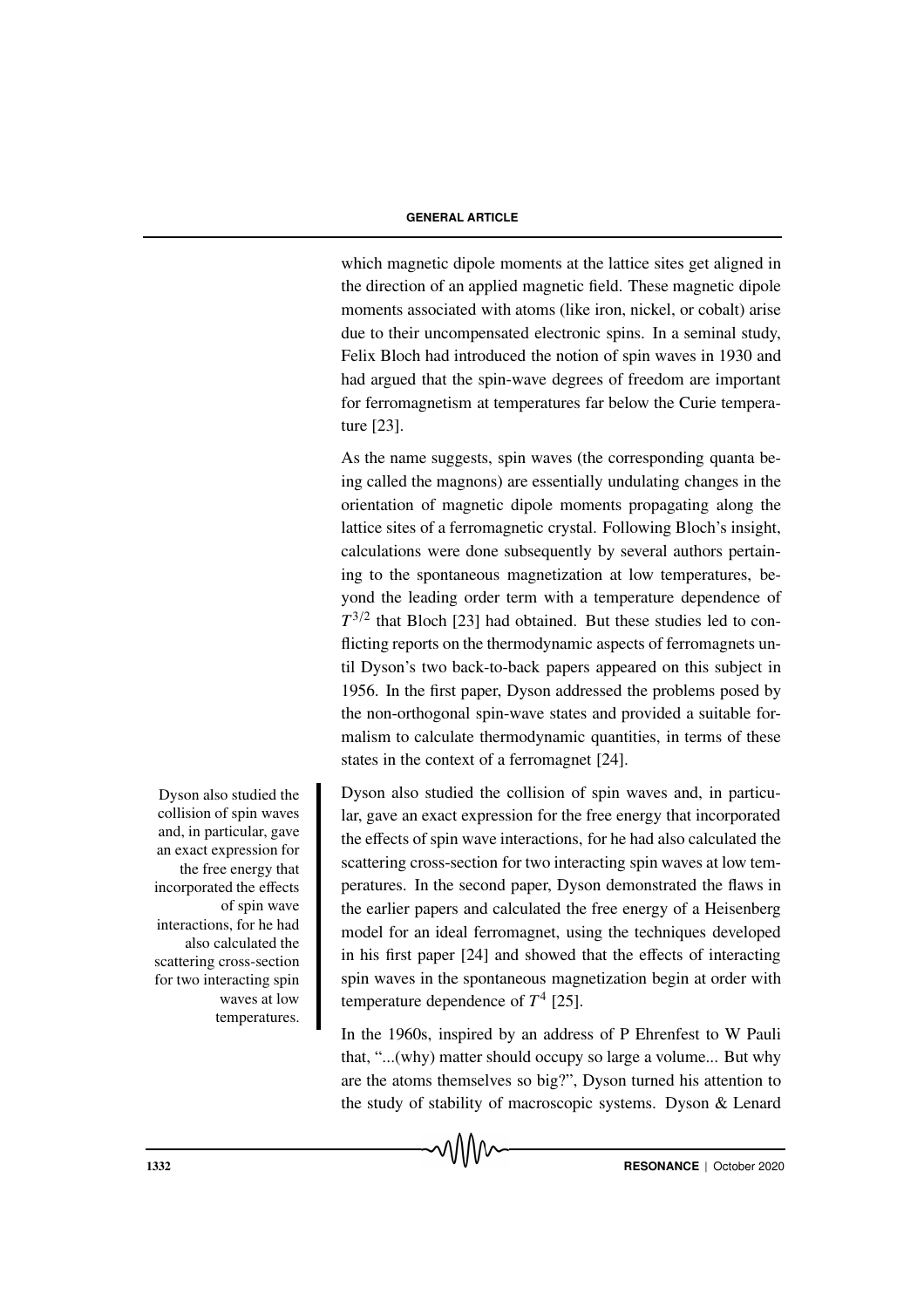[26], Dyson [27], and Dyson & Lenard [28] were the first to prove rigorously some powerful theorems concerning the importance of Pauli's exclusion principle in the stability of bulk matter made up of non-relativistic fermions interacting with each other through electrostatic forces.

For a quantum system made up of *N* negatively charged fermions and an arbitrary number of positively charged particles, they proved that there exists a lower bound  $E_0$  to the minimum energy  $E_{min}$  so that,

$$
E_{min} > E_0 \propto -N \left(\frac{m_e e^4}{2\hbar^2}\right). \tag{22}
$$

On the other hand, by considering a non-relativistic quantum system consisting of an equal number *N* of positively and negatively charged bosons all with the same magnitude of charge |*e*| as well as identical electronic mass  $m_e$ , Dyson proved that if the interactions are purely Coulombic then the ground state energy of the Hamiltonian has an upper bound [27],

$$
E_N < -\frac{1}{1944\pi^4} \left(\frac{m_e e^4}{2\hbar^2}\right) N^{7/5} \tag{23}
$$

indicating that the system is likely to be unstable. Hence, the results given by eq.(22) and eq.(23) underscore the significant role that Pauli's exclusion principle plays in ensuring the stability of macroscopic systems and, therefore, of the entire physical world.

According to eq.(23), for bulk matter containing an Avogadro number of such bosons, the energy released while going to the ground state would be at least  $\sim 10^{23}$  erg! Interestingly enough, if one considers an astronomically large number of identical, ultralight bosons interacting only via Newtonian gravity, one can show that such a system is likely to collapse gravitationally into a black hole [29, 30].

Just after publishing his papers on the stability of bulk substances, Dyson shifted his gaze at the topic of gravitational waves (GWs). In any relativistic theory of universal gravitation, if energy and momentum (both being the source of gravity) of or within a body change in an asymmetric manner, the resulting changes in the

**RESONANCE** | October 2020 **1333**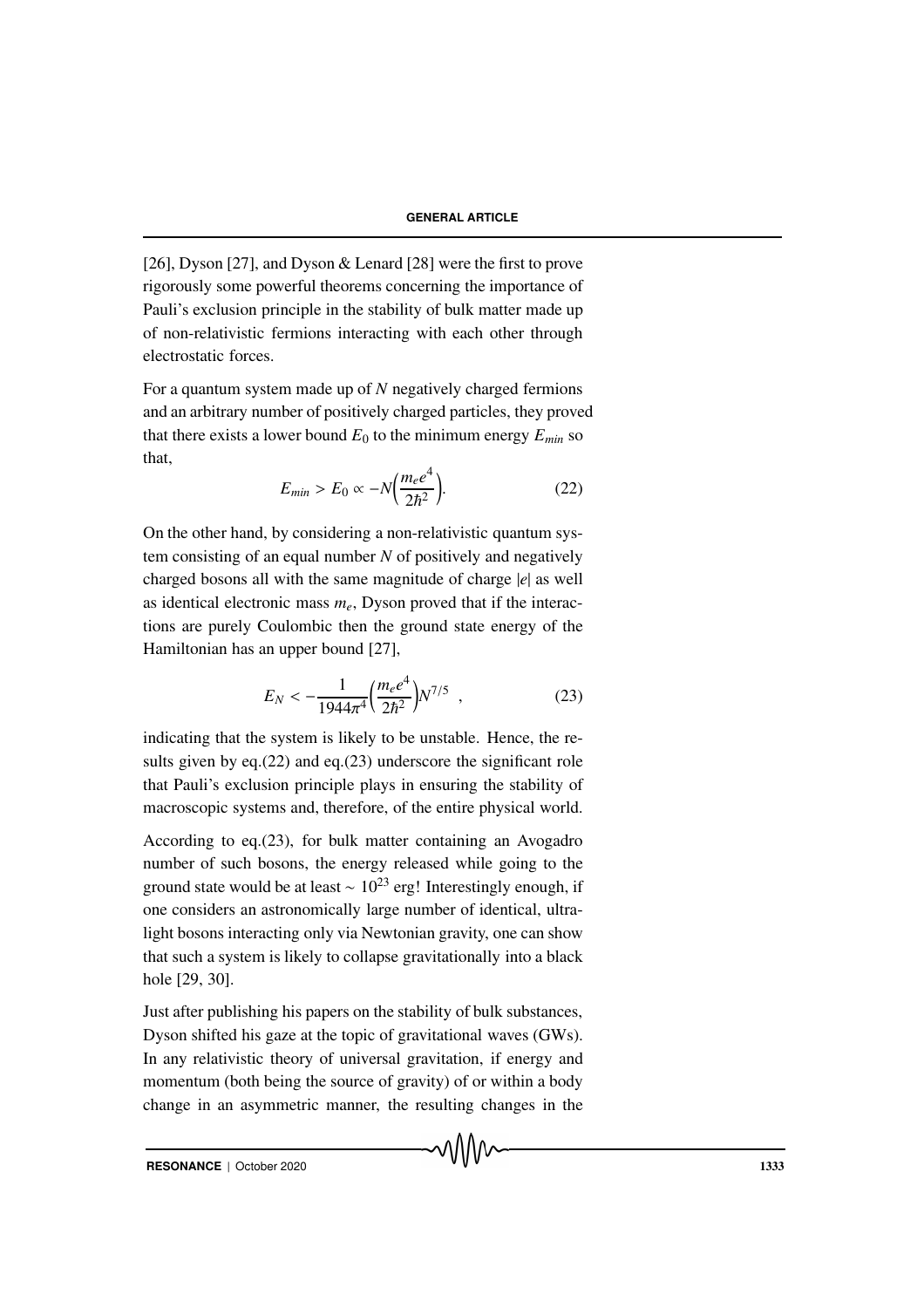gravitational effects would necessarily have to propagate in the form of a wave with speed  $\leq c$ . Simply put, this is how GWs are generated. In Einstein's general relativity (GR), GWs are produced whenever mass quadrupole moment tensor associated with a source changes with time (see e.g. [30]).

Spurred by J Weber's theoretical work on GWs as well as his stupendous efforts in building a very sensitive resonant bar detector to observe GWs, Dyson calculated the effect of GWs having frequencies in ∼ 1 Hz band on bodies like Earth, assuming them to be elastic solids [31]. Dyson incorporated compression, shear-wave, as well as rotation in his analysis and showed that the response to GWs depended on the non-uniformities in the shearwave modulus. He found that GWs are absorbed by an elastic object when the shear-wave modulus is inhomogeneous. This was the first time that excitations of the normal modes of oscillations of an astrophysical body, like Earth, due to incident GWs was being addressed.

However, in the field of GWs studies, Dyson's name would forever be associated with a conjecture on an upper bound on GW luminosity ([32]; but also see the references provided in [30], on this topic). The quantity  $\frac{c^5}{G} = 3.6 \times 10^{59}$  erg s<sup>-1</sup> = *L*<sub>*Dyson*</sub>, which has the dimension of luminosity, is called the Dyson bound on the GW luminosity. It is generally surmised that no GW source can radiate energy at a rate exceeding *LDyson*.

It is somewhat surprising to note that  $L_{Dvson}$  emerges also when one considers the well known Planck energy,  $E_{Pl} \equiv m_{Pl}c^2 \equiv$  $\sqrt{c^5 \hbar / G}$  and the Planck time,  $t_{Pl} \equiv \sqrt{\hbar G/c^5}$  to obtain a Planck luminosity [30],

$$
\frac{E_{Pl}}{t_{Pl}} = \frac{c^5}{G} \quad , \tag{24}
$$

since the Planck constant gets cancelled. Now, quantum fluctuations could have generated many forms of radiation at the time of the initial big bang with a characteristic luminosity  $\frac{E_{Pl}}{t_{Pl}} = L_{Dyson}$ , but only the classical gravitational signature from GR survives in this expression. There is perhaps an underlying subtlety in the concept of Dyson bound that is yet to be fathomed.

Charged with an insight that intelligent species could influence the fate of the evolving universe, Dyson published an exceedingly thought-provoking review paper—'Time without end: Physics and biology in an open universe'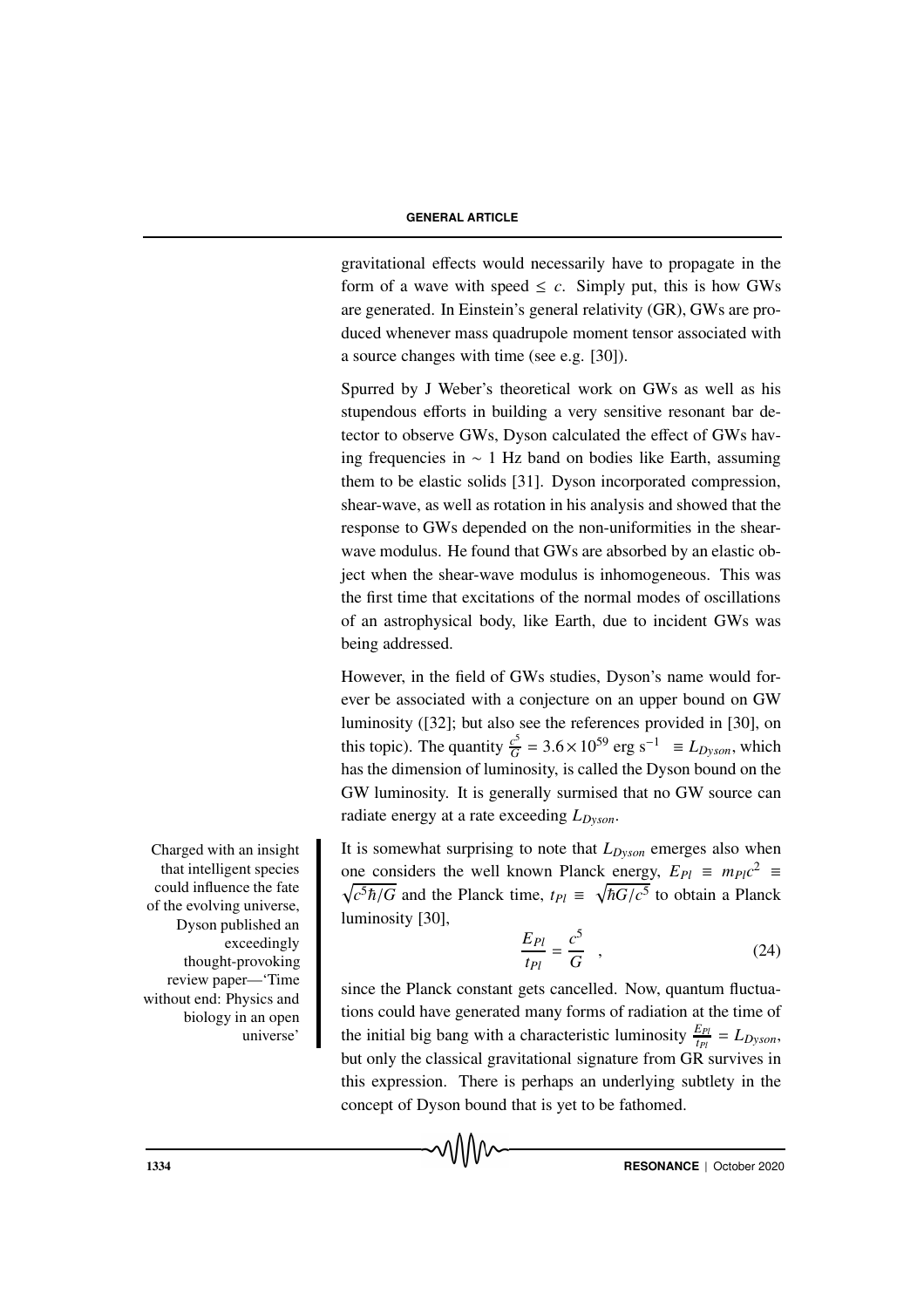## 4 Final Leaps of Eternal Intelligence, Trees and Spheres in order to Disturb the Cosmos

After going through Jamal Islam's 'Possible ultimate fate of the universe' [33], Dyson was induced into contemplating the very distant future of the cosmos that follows from the big bang model. Charged with an insight that intelligent species could influence the fate of the evolving universe, Dyson published an exceedingly thought-provoking review paper—'Time without end: Physics and biology in an open universe' [34].

This article is essentially based on the *James Arthur Lectures on Time and its Mysteries* that he had delivered at New York University, in 1978. It begins with reviewing some of the seminal works of Marteen Rees and Steven Weinberg but quickly goes into Dyson's original ideas pertaining to the remote cosmic future.

As the second law of thermodynamics (i.e. monotonic increase in entropy of an isolated system) is invincible, Dyson asked whether it is possible to maintain life and intelligence with the stellar sources of energy (necessary for food production and metabolic activities) fading away eventually in an ever-expanding universe? Dyson explored the possible maneuvers that could be undertaken by a super-advanced civilization to survive as well as to continue thinking, albeit intermittently as the 'intelligent being or automaton' would need to go into long hibernation to ration dying energy resources. This idea is often referred to as Dyson's Eternal Intelligence.

He discussed such futuristic concepts even in his autobiographi- Taking into account the cal book 'Disturbing the Universe' [35]. Dyson's prodigious output is unique and remarkable because not only he proved rigorous theorems in diverse fields of physics based on hard and cold mathematical calculations, he also made imaginative but quantitative speculations concerning the remote future. For instance, taking into account the presence of water in comets, he speculated on the possibility of growing genetically engineered plants on approaching comets (the so-called Dyson Tree).

presence of water in comets, he speculated on the possibility of growing genetically engineered plants on approaching comets—the so-called Dyson Tree.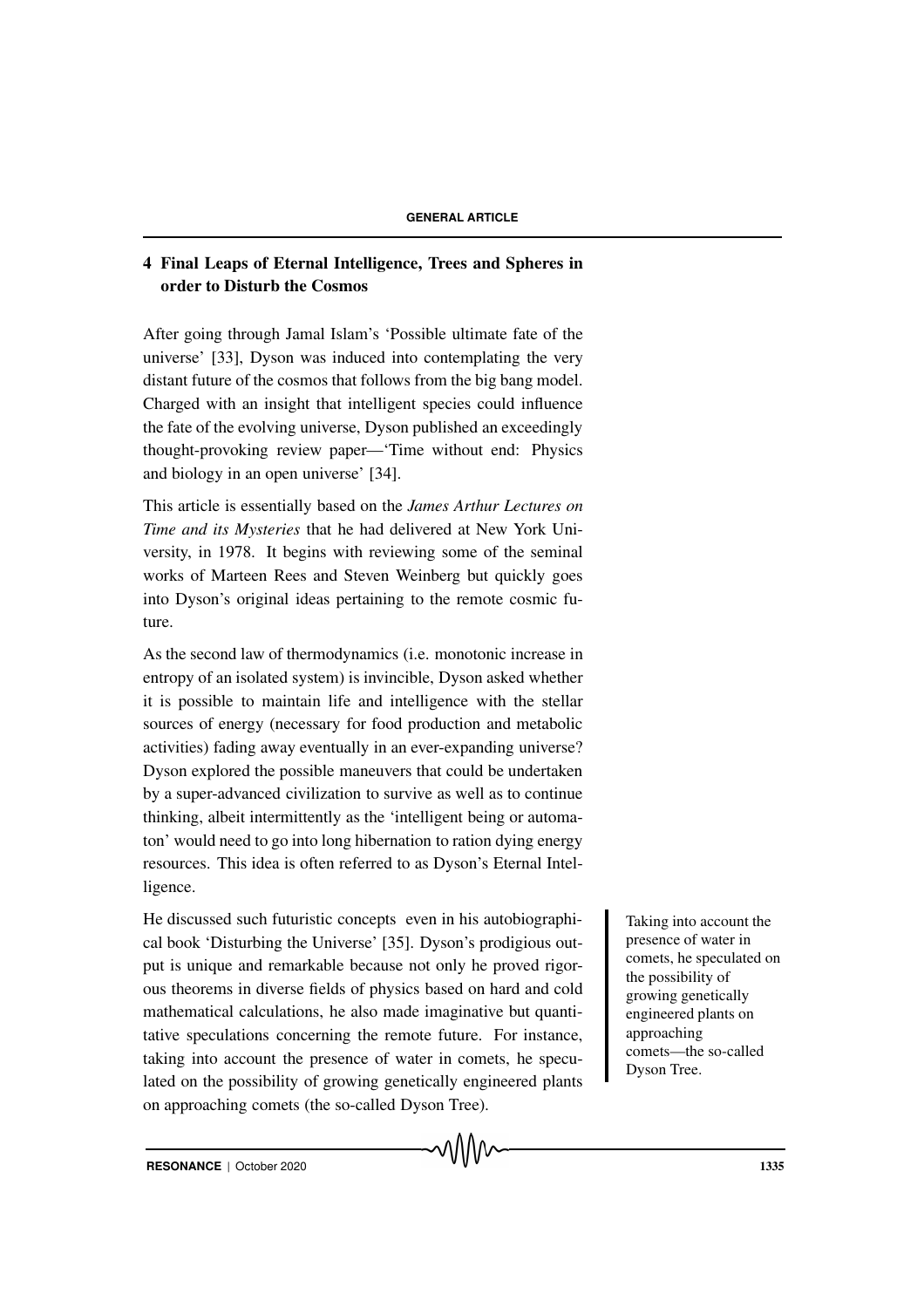Similarly, noting that most of the energy radiated away almost isotropically by stars go wasted, advanced civilization on habitable planets like Earth could increase the efficiency of harnessing the stellar energy by surrounding their host stars in a near isotropic manner by orbiting asteroid-like objects mounted with devices (e.g. 'stellar panels') to absorb the stellar radiation for useful purposes.

One of the consequences of having such a 'Dyson Sphere' (DS) installed by an extraterrestrial civilization around its star would be that the constituent objects of the DS would re-radiate in the infrared part of the visible spectrum, and therefore would be a likely signature of the presence of extraterrestrial intelligence in exoplanets. Dyson's thoughts must be echoing around the frenetic activities currently taking place pertaining to the spate of discoveries of exoplanets.

## Acknowledgements

It is a pleasure to thank Professor B Sury for his constant encouragement to write on Late Professor Freeman Dyson's outstanding contributions in the field of physical sciences.

## Suggested Reading

- [1] H A Bethe, *Phys. Rev*., Vol.72, p.339, 1947.
- [2] F J Dyson, *Physics Today*, Vol.58, p.48, 2005.
- [3] A N Mitra, *Resonance*, Vol.10, p.33, 2005.
- [4] F J Dyson, *Phys. Rev*., Vol.73, p.617, 1948.
- [5] J Schwinger, *Phys. Rev*., Vol.73, p.415, 1948.
- [6] F J Dyson, *Phys. Rev*., Vol.75, p.486, 1949.
- [7] F J Dyson, *Maker of Patterns: An Autobiography Through Letters*, Liveright Publishing Corporation, 2018.
- [8] Sin-itiro Tomonaga, *Prog. Theor. Phys*., Vol.1, p.27, 1946.
- [9] Z Koba, T Tati and S Tomonaga, *Prog. Theor. Phys*., Vol.2, p.101, 1947.
- [10] S Kanesawa and S Tomonaga, *Prog. Theor. Phys*., Vol.3, p.101, 1948.
- [11] S Tomonaga and J R Oppenheimer, *Phys. Rev*., Vol.74, p.224, 1948.
- [12] J Schwinger, *Phys. Rev*., Vol.74, p.1439, 1948.
- [13] J Schwinger, *Phys. Rev*., Vol.75, p.651, 1949.
- [14] J Schwinger, *Phys. Rev*., Vol.76, p.790, 1949.
- [15] R P Feynman, *Phys. Rev*., Vol.74, p.1430, 1948.